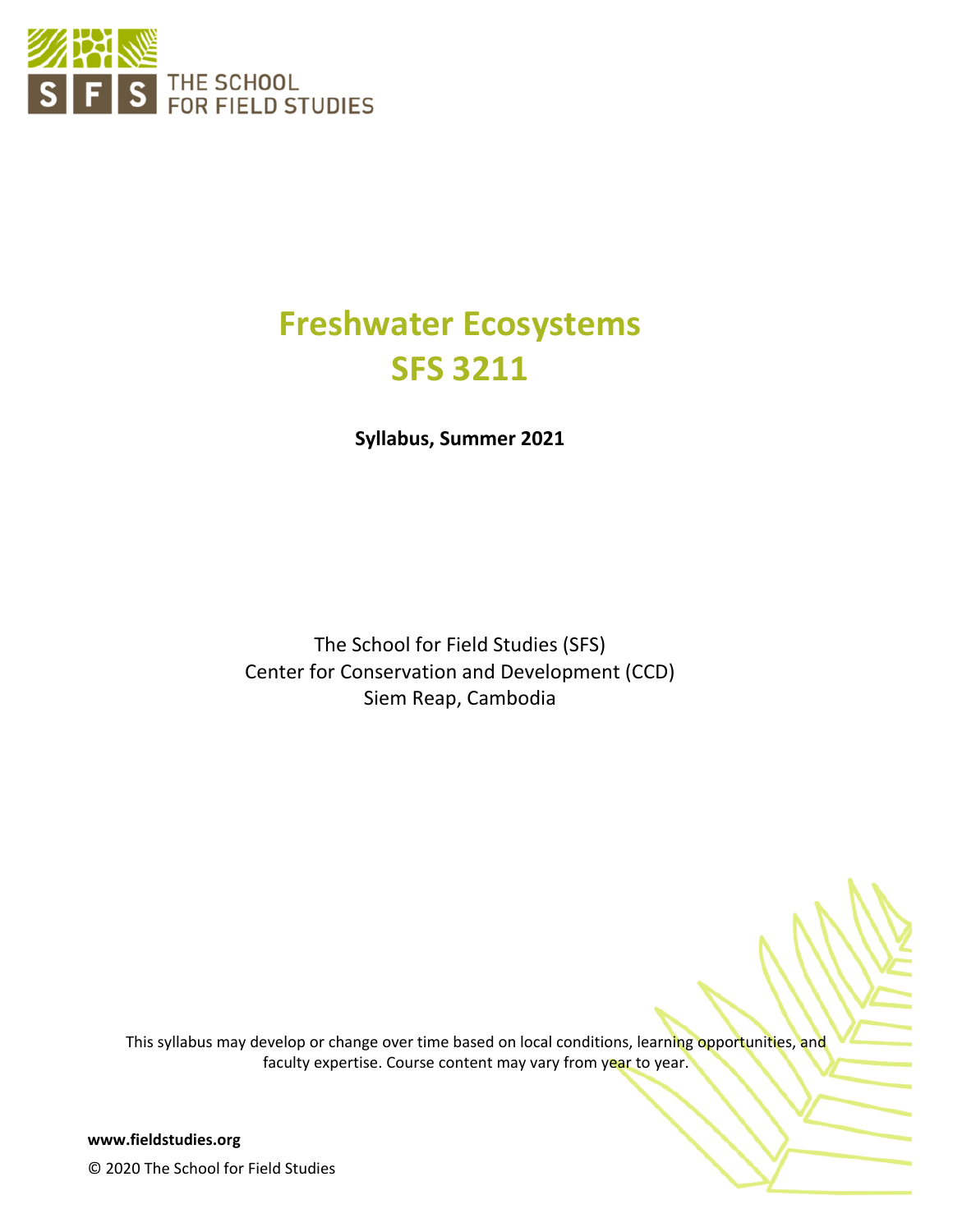# **COURSE CONTENT SUBJECT TO CHANGE**

#### *Please note that this is a copy of a recent syllabus. A final syllabus will be provided to students on the first day of academic programming.*

SFS programs are different from other travel or study abroad programs. Each iteration of a program is unique and often cannot be implemented exactly as planned for a variety of reasons. There are factors which, although monitored closely, are beyond our control. For example:

- Changes in access to or expiration or change in terms of permits to the highly regulated and sensitive environments in which we work;
- Changes in social/political conditions or tenuous weather situations/natural disasters may require changes to sites or plans, often with little notice;
- Some aspects of programs depend on the current faculty team as well as the goodwill and generosity of individuals, communities, and institutions which lend support.

Please be advised that these or other variables may require changes before or during the program. Part of the SFS experience is adapting to changing conditions and overcoming the obstacles that may present. In other words, the elephants are not always where we want them to be so flexibility is key.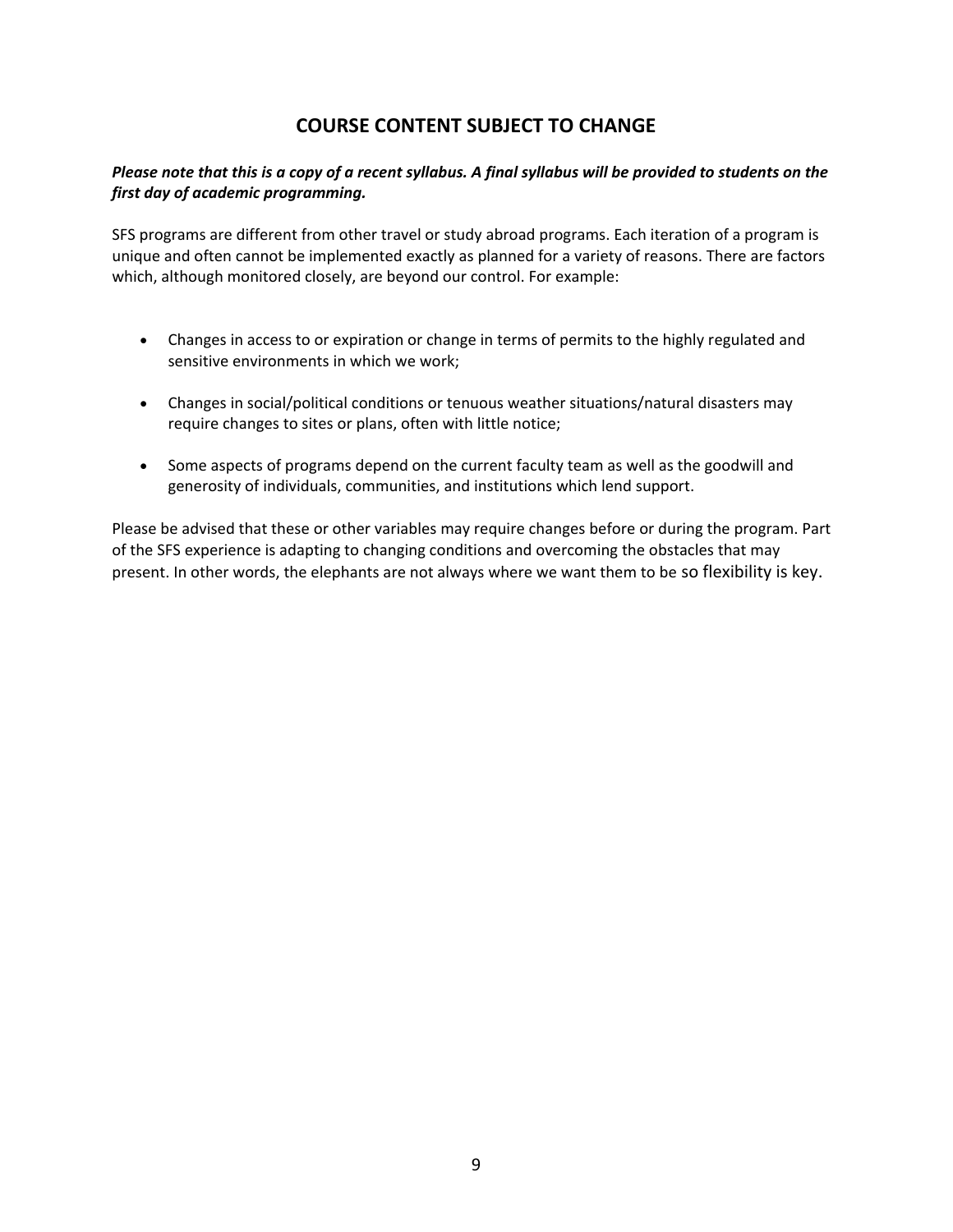# **Course Overview**

Freshwater ecosystems are amongst the most important and productive ecosystems. They support tremendous biodiversity and provide food security to millions of people, many of whom live in some of the world's poorest nations. Despite this, the millennium development goals for biodiversity completely neglected freshwater systems, and it is only now emerging on the global agenda. This lack of attention has resulted in fewer freshwater protected areas compared to terrestrial biome. In addition, a critical knowledge gap in the conservation of freshwater ecosystems exists because the majority of research and conservation efforts have concentrated on terrestrials or marine systems.

Cambodia is home to one of the highest levels of biodiversity and productivity of freshwater ecosystems in the world. The Cambodian Tonle Sap-Lower Mekong River system is driven by an annual flood pulse hydrological system which results in rich spawning grounds for fishes and high nutrient loads for rice production. This system produces one of the world's largest inland fisheries and an importance source of food security to the Cambodians: over 70% of the population's protein intake derive from fisheries resources from this system.

The Tonle Sap-Lower Mekong River ecosystem is currently threatened by numerous changes such as intensive agriculture practice and infrastructure developments, which have altered the country's land use, forest cover, water quality, and subsequently affected food security and biodiversity in the region. It is critical to understand the importance of these ecosystems and the ecological and social-political dynamics that support food security upon which millions of rely on for their survival and their livelihoods.

This summer course will use case studies from the Tonle Sap Lake and the Mekong River to explore and examine the nexus of ecology, hydrology, resource management, conservation policy, and governance to address complex environmental issues of this important tropical freshwater ecosystem. Throughout the course, students will travel to different parts of Cambodia to visit conservation sites where they will investigate and learn about freshwater ecosystem ecology and hydrology, identify ecosystem services, explain major sources of pressure and challenges, critically evaluate cross-cutting environmental issues, and discuss solutions conserve tropical freshwater ecosystems. Students will develop critical thinking skills needed to take informed positions on the ongoing environmental issues around freshwater ecosystems. Toward the end of the course, students will work in small groups to design conservation projects that have potential to address some of the local conservation issues they encountered throughout the course.

Some of the places we will visit:

- The world heritage Angkor wat: a century old temple of the Khmer empire
- The Tonle Sap lake: the largest freshwater lake in Southeast Asia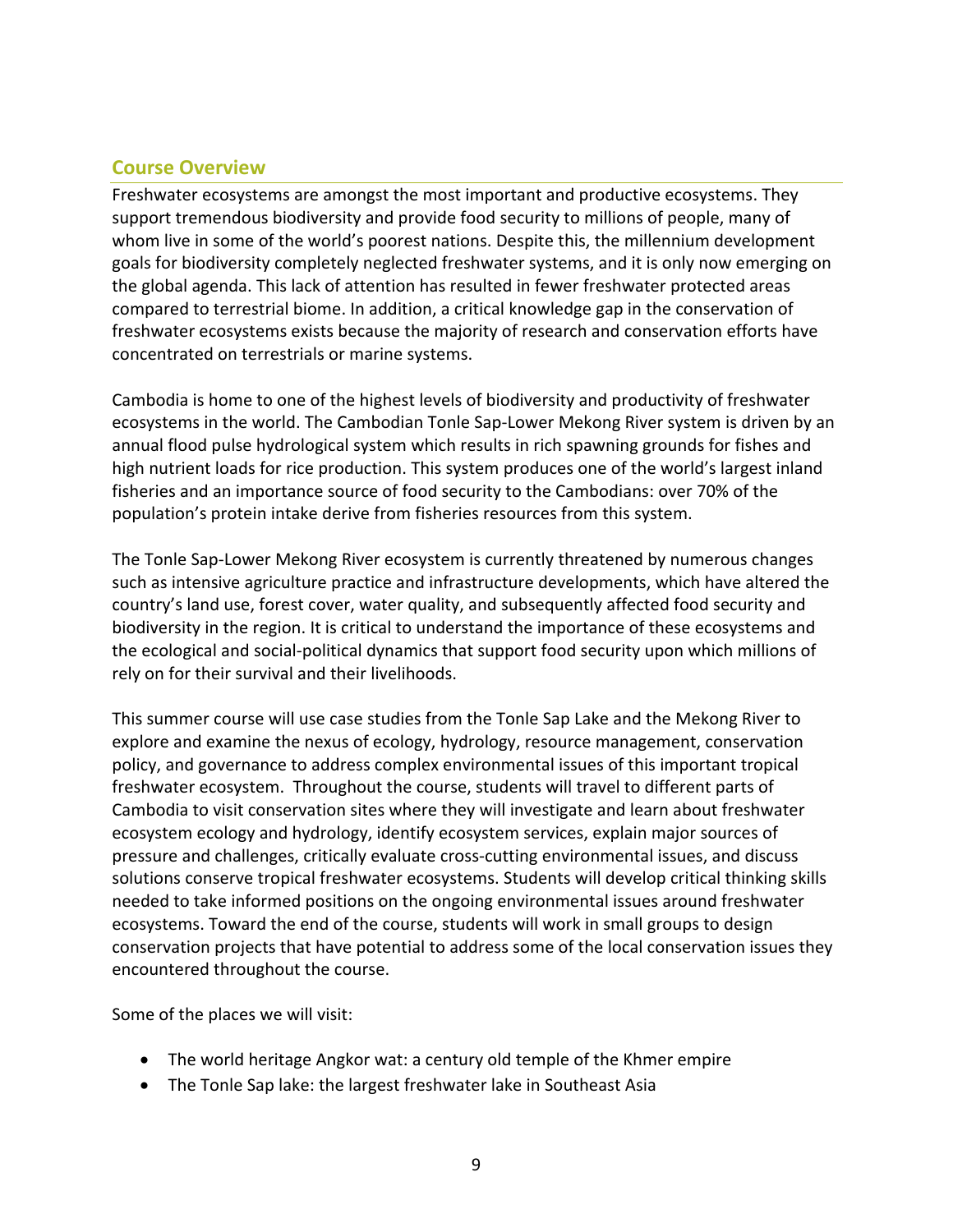- The Mekong River: the third fish diverse river in the word
- Endangered species conservation sites: freshwater dolphin pool, former Canto's giant softshell turtle conservation center, Ramsar site
- The Lower Sesan 2 Dam: hydropower dam on a major tributary of the Mekong River
- Royal University of Phnom Penh: the largest and oldest university in Cambodia
- Villages along the Mekong River and the Tonle Sap Lake
- Cultural and historic sites: S21 genocide museum, royal palace

# **Learning Objectives**

Upon completion of this course, students will be able to:

- Connect the culture and history of Cambodia to the current conservation issues and environmental outcomes
- Identify key aquatic species, invasive species, and endangered species of South East Asia
- Apply both quantitative and qualitative scientific research skills related to freshwater systems
- Explain the link between biophysical dynamics of tropical freshwater ecosystems, food security, and local livelihood outcomes
- Discuss the consequences of hydropower development in relation to issues of social justice, livelihood change, and climate change
- Analyze environmental impacts of development projects and debate conservation benefits in the face of development demands
- Design a conservation project proposal to address one of the ongoing local freshwater ecosystem conservation issues

# **Assessment**

| <b>Assessment Item</b>                              | Value (%) |
|-----------------------------------------------------|-----------|
| Nature field journal                                | 15        |
| Field exercise 1: Macroinvertebrate & water quality | 10        |
| Field exercise 2: Fish morphology                   | 10        |
| Field exercise 3: Water bird populations            | 10        |
| Field exercise 4: Environmental impact assessment   | 20        |
| Dolphin conservation debate                         | 10        |
| Conservation grant proposal report & presentation   | 25        |
| ΤΟΤΑL                                               | 100       |

# **Assessment Descriptions**

**Nature field journal:** A field journal is used by naturalists and biologists to record their field experiences and observations. You will keep a field journal for all field trips including trips to:, Kompong Khleang, Kompong Phulk, Prek Toal, Chreav Rice Field, Stung Treng Ramsar Site, the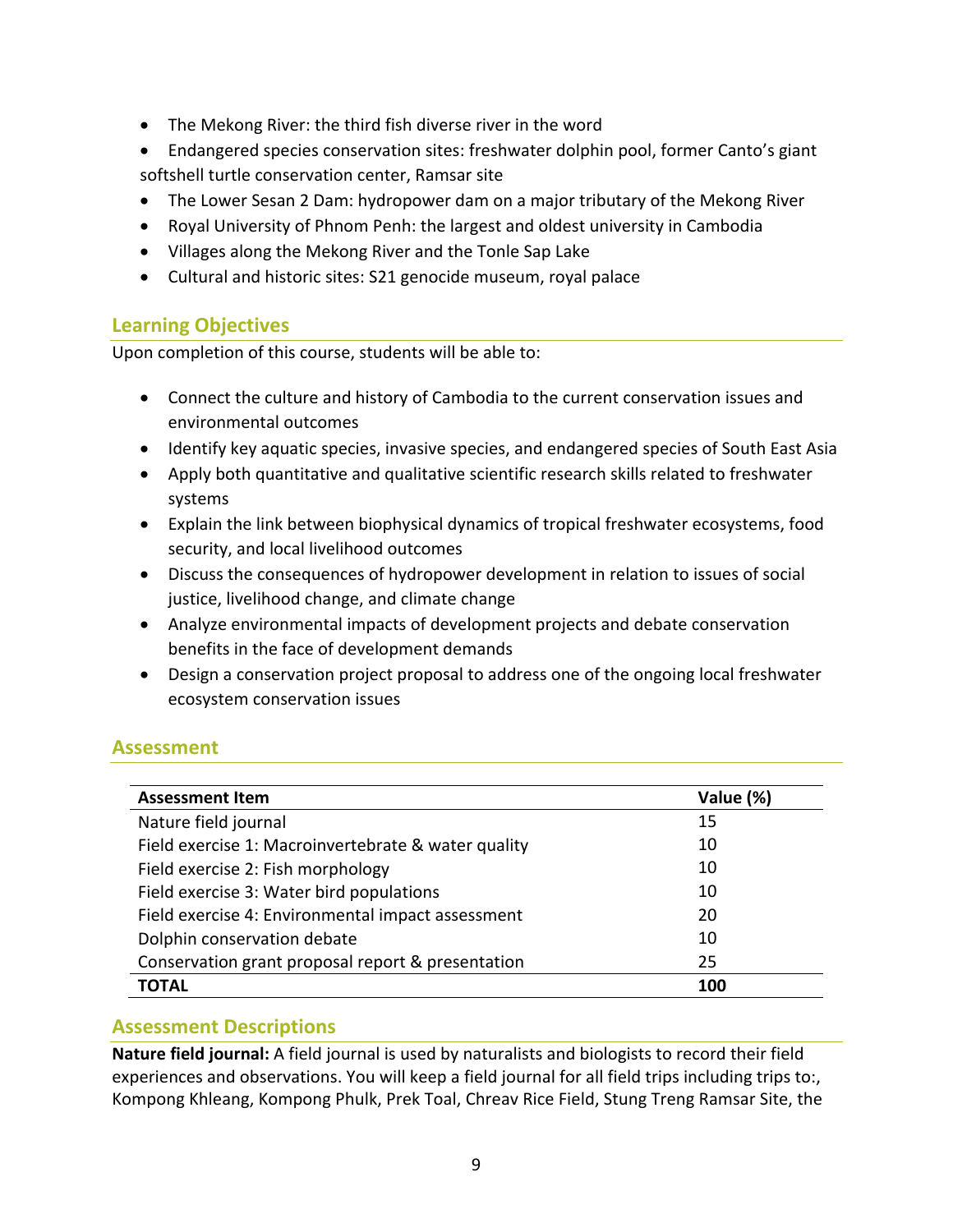Lower Sesan 2 dam, former Canto's giant softshell turtle conservation center, and Kratie Irrawaddy dolphin conservation site. For each field trip, you will record your own observations and descriptions of natural environments you encounter (e.g. a species or a habitat). For each journal entry, you also include basic information such as time, date, locality, route, weather, habitat, list of species, vegetation, sketches, photos, and/or maps. The journal will be collected for review and graded throughout the course

**Field exercises:** Four field exercises (FEXs) will be assigned throughout the program. For the first FEX, you will work in pairs to survey macroinvebrates and identify them under a microscope. You will also collect water parameter data such as dissolved oxygen, turbidity, depth, conductivity, pH, and temperature. Then, you will assess water quality based on the presence of macroinvebrates as bioindicators. For the second FEX, you will be asked to take morphological measurements of a fish species from the Tonle Sap Lake during the field trip to Kompong Kleang, a village located on the floodplain habitat of the lake. Then you will perform a statistical analysis using morphological data collected to classify fish species based on their morphological characteristics. For the third FEX, you will be assigned to conduct an assessment of a waterbird monitoring program in the Prek Toal conservation area of the Tonle Sap Lake. In addition, you will be tasked to estimate and analyze population data of the birds being monitored using quantitative methods. For the fourth FEX, you will be asked to carry out an environmental impact assessment of the Lower Sesan 2 dam on the Sesan River, a major tributary of the Mekong River located in Stung Treng province.

**Conservation project grant proposal**: For this project you will work as a team with two or three other students. This assignment requires your team to develop a conservation plan for a local freshwater ecosystem issue. Each group will visit and choose from one of the local conservation sites where there are ongoing conservation efforts to conserve a habitat and endangered species populations. At each conservation site, you will meet and interview representatives from conservation organizations, government officials (e.g. Department of Environment), and project implementers (e.g. park rangers). This assignment requires each student group to write a grant proposal to submit for funding for the project implementation. The primary goal is for you to understand the process of grant proposal writing as well as to learn how to coordinate the many kinds of actors and conditions that conservationists often face when implementing a plan or writing a grant proposal. Teamwork will be essential for this project. Each group will make an oral and visual presentation to their classmates about their respective conservation project.

**Dolphin conservation debate**: you will participate in a debate about the dolphin conservation program in Cambodia. You will work in two groups to prepare for the debate. You will review literatures, articles, and news clips to prepare your arguments to support their position. More details will be provided in class.

## **Grading Scheme**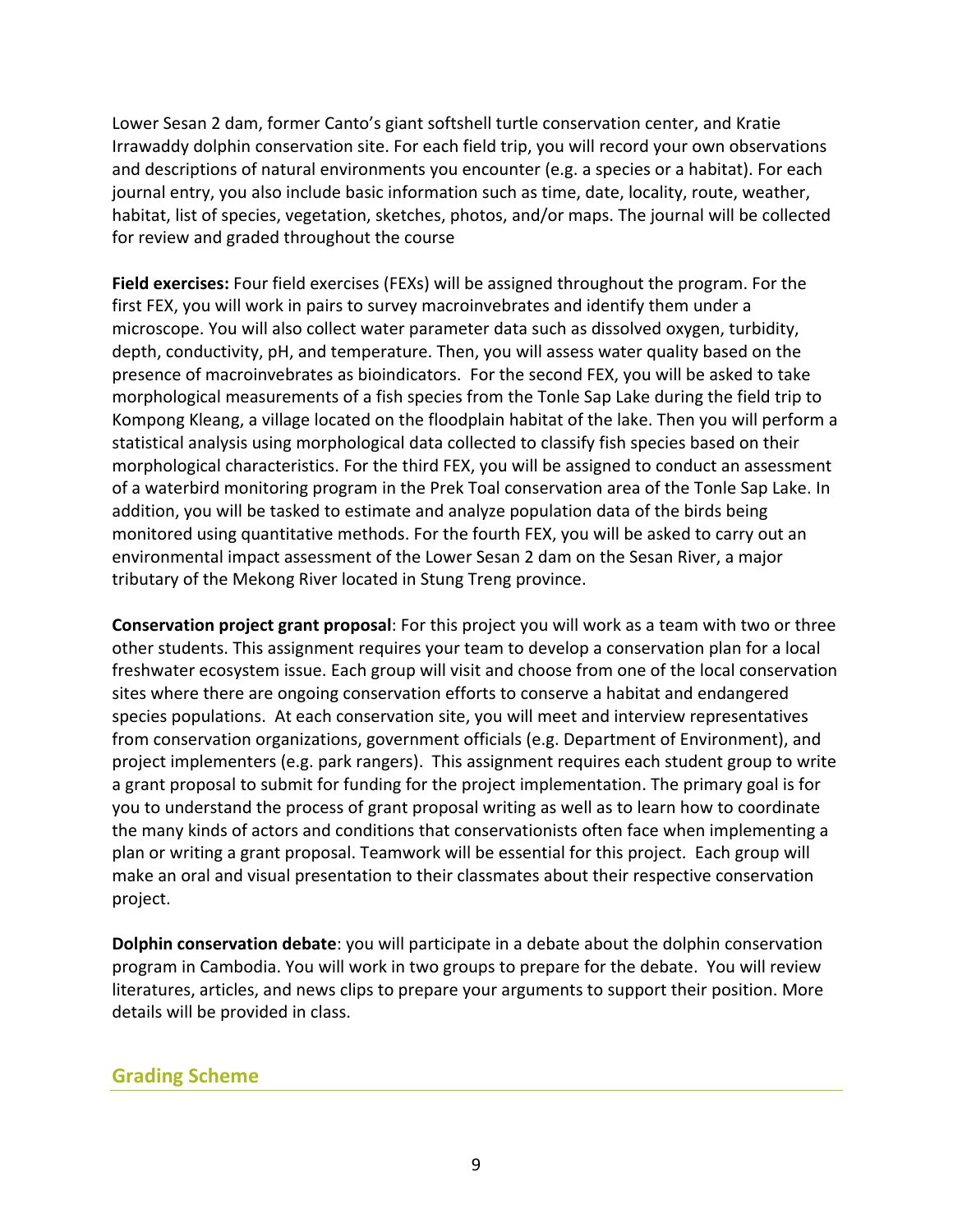| A 95.00 - 100.00% |     | $B+ 86.00 - 89.99\%$ | $\overline{C}$ | 76.00 – 79.99% | $ID 60.00 - 69.00\%$     |
|-------------------|-----|----------------------|----------------|----------------|--------------------------|
| A- 90.00 – 94.99% | IB. | 83.00 – 85.99%       | $\overline{C}$ | 73.00 – 75.99% | $\sqrt{5}$ 0.00 - 59.99% |
|                   |     | $80.00 - 82.99\%$    | i C-l          | 70.00 – 72.99% |                          |

#### **General Reminders**

**Readings**: You are expected to have read all the required articles / book chapters prior to each class. Information from required readings will be part of the course assessments. All readings are available as PDFs on the Student Drive or from a common laptop. It is encouraged that 'optional readings' be reviewed by students. The reading list might be updated or changed during the course period and some readings that are initially listed as 'optional' may be changed to 'required'.

**Plagiarism**: Using the ideas and material of others without giving due credit, is cheating and will not be tolerated. A grade of zero will be assigned if anyone is caught cheating or aiding another person to cheat actively or passively (e.g., allowing someone to look at your exam). All assignments unless specifically stated should be individual pieces of work.

**Deadlines** for written and oral assignments are instated for several reasons: They are a part of working life to which students need to become accustomed and promote equity among students, and deadlines allow faculty time to review and return assignments before others are due.

Assignments will be handed back to students after a one-week grading period. Late assignments will incur a 10% penalty for each day that they are late. No assignment will be accepted after three days.

**Participation:** Since we offer a program that is likely more intensive than you might be used to at your home institution, missing even one lecture can have a proportionally greater effect on your final grade simply because there is little room to make up for lost time. Participation in all components of the program is mandatory because your actions can significantly affect the experience you and your classmates have while at SFS. Therefore, it is important that you are prompt for all land and water based activities, bring the necessary equipment for field exercises and directed research, and simply get involved.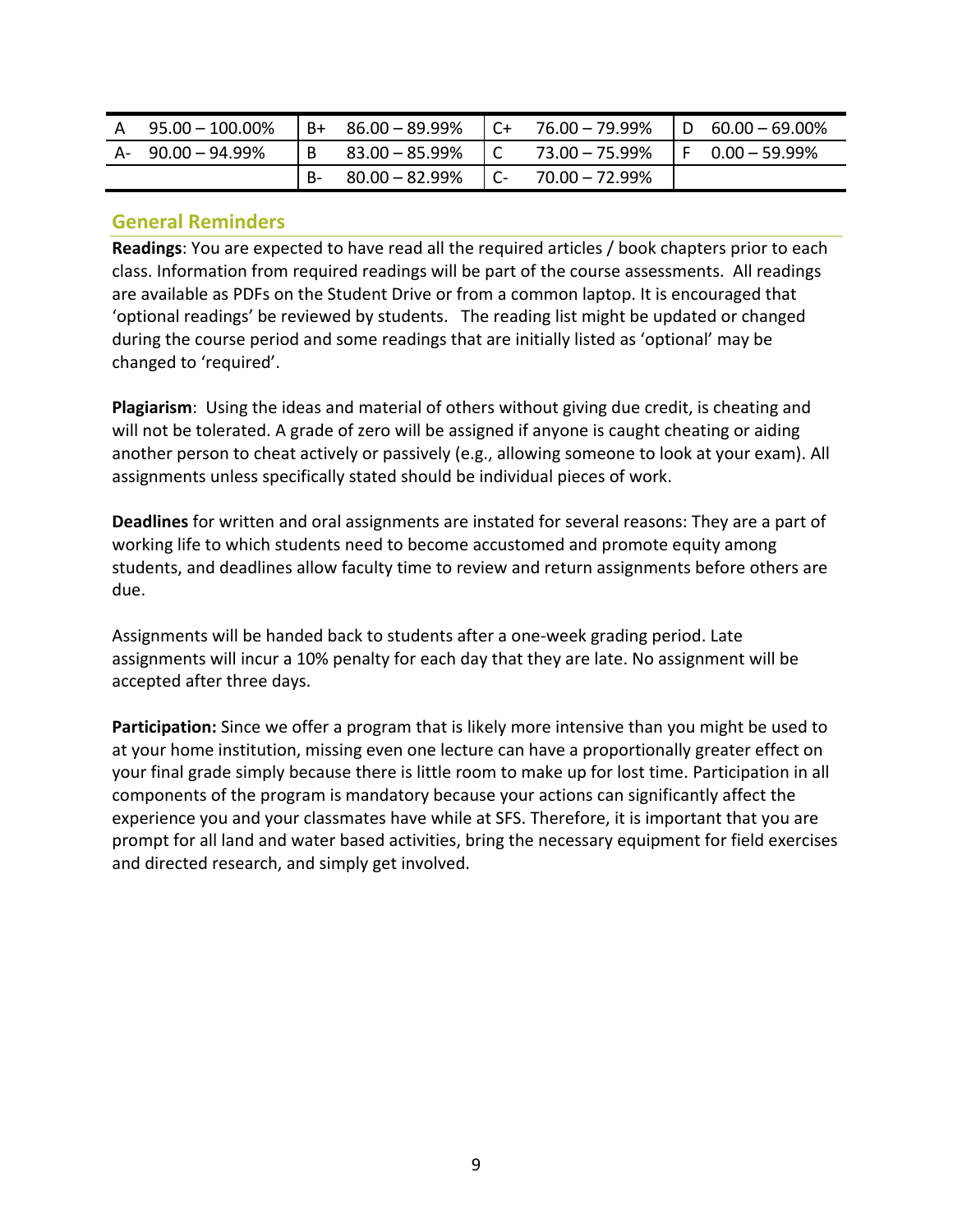### **Course Content**

| <b>Lecture Title and Description</b>                          | <b>Formats</b><br>(Hours) | <b>Readings</b>         | Location/<br><b>Field Trips/</b> |
|---------------------------------------------------------------|---------------------------|-------------------------|----------------------------------|
|                                                               |                           |                         | <b>Assignments</b>               |
| <b>Program Orientation</b>                                    |                           |                         | Siem Reap                        |
| Cambodian History Overview & Cultural<br><b>Norms</b>         | Guest lecture<br>+ field  | Chandler 2007           | Siem Reap/<br>Downtown,          |
|                                                               | component                 |                         | Pagoda                           |
| A timeline of events from the<br>Angkorian era to the present | (3.0)                     |                         |                                  |
| Brief introduction to Cambodian                               |                           |                         |                                  |
| cultural norms                                                |                           |                         |                                  |
| Khmer Language Introduction                                   | Guest lecture             |                         | Siem Reap/                       |
| Language structures                                           | + field                   |                         | Local market                     |
| <b>Basic vocabularies</b>                                     | component                 |                         |                                  |
| Daily basic conversations                                     | (3.0)                     |                         |                                  |
| The Angkor Empire                                             | Guest lecture             | National                | Siem Reap/                       |
| Overview of the Angkorian                                     | + field                   | Geographic 2009         | Angkor Wat                       |
| empire-the rise and fall of the                               | component                 | Petrotchenko            | Complex                          |
| empire                                                        | (4.0)                     | 2014                    |                                  |
| Course Introduction:                                          | Lecture                   | Syllabus                | Siem Reap                        |
| Freshwater Ecosystems                                         | (1.5)                     |                         |                                  |
| <b>Cambodian Protected Areas</b>                              |                           |                         |                                  |
| Field journal                                                 |                           |                         |                                  |
| <b>Field exercises</b>                                        |                           |                         |                                  |
| Grant proposal                                                |                           |                         |                                  |
| Tonle Sap Lake Ecosystem<br>Hydrologic cycle                  | Lecture $(1.5)$           | Campbell et al.<br>2006 | Siem Reap                        |
| Aquatic plants and primary                                    |                           | Dudgeon et al.          |                                  |
| productions                                                   |                           | 2006                    |                                  |
| Eutrophication                                                |                           |                         |                                  |
| Invasive species of the Tonle Sap Lake                        | Lecture                   | Zalinge 2006            | Siem Reap                        |
| Origins                                                       | (1.5)                     |                         |                                  |
| <b>Threats</b>                                                |                           |                         |                                  |
| Control mechanisms &                                          |                           |                         |                                  |
| management plan                                               |                           |                         |                                  |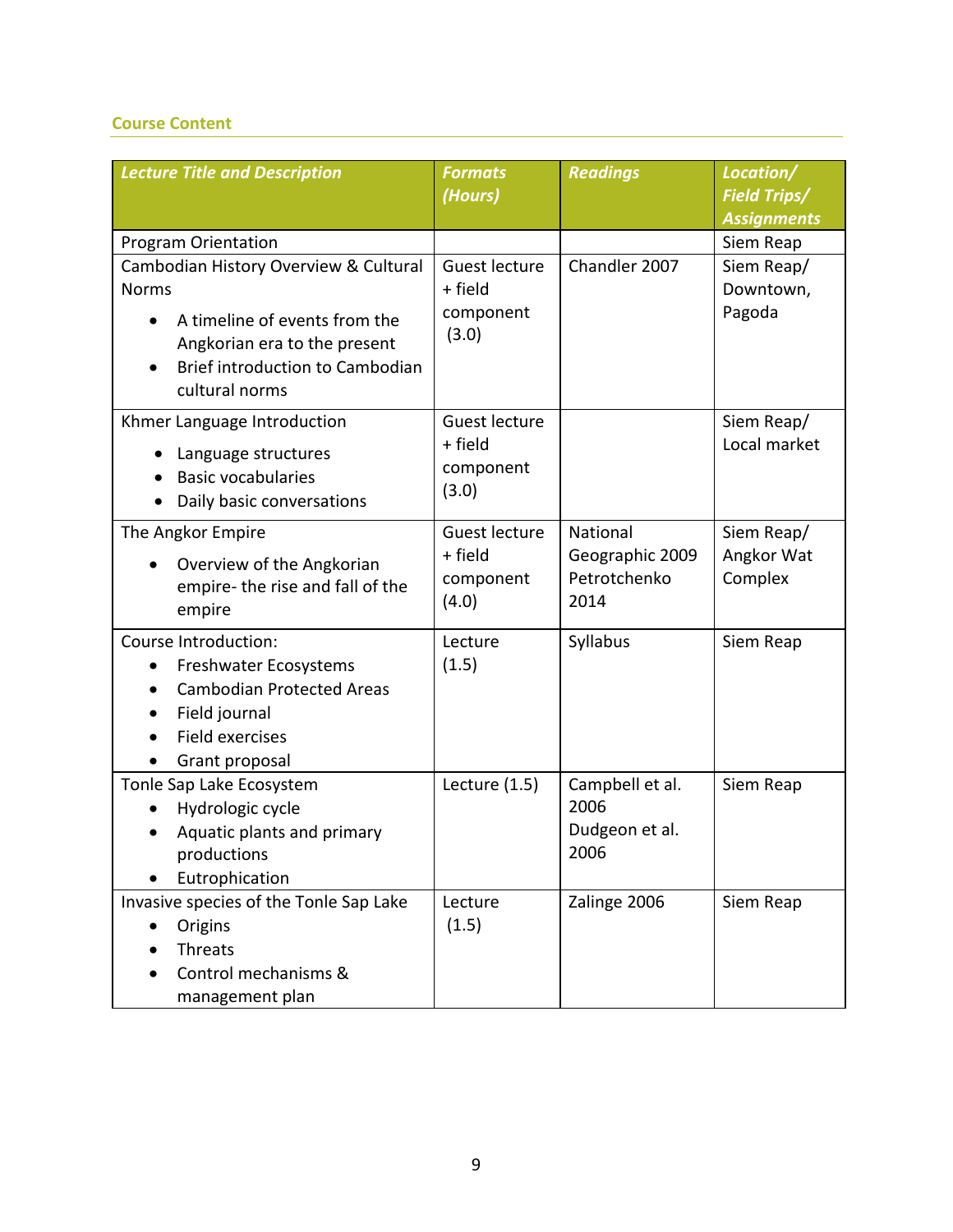| <b>Lecture Title and Description</b>                                                                                                                                                                                                       | <b>Formats</b><br>(Hours)                                   | <b>Readings</b>                                                                                            | Location/<br><b>Field Trips/</b>                                                          |
|--------------------------------------------------------------------------------------------------------------------------------------------------------------------------------------------------------------------------------------------|-------------------------------------------------------------|------------------------------------------------------------------------------------------------------------|-------------------------------------------------------------------------------------------|
|                                                                                                                                                                                                                                            |                                                             |                                                                                                            | <b>Assignments</b>                                                                        |
| Macroinvetebrate and Water Quality of<br>the Tonle Sap Lake: Kompong Kleang<br>case study<br>Macroinvetebrate<br>identification<br>Water quality parameters<br>Field sampling techniques                                                   | Lecture +<br>Guest lecture<br>+ field<br>component<br>(3.0) | Chheng et al.<br>2014<br>Sor et al. 2017<br>Sor et al. 2018                                                | Siem Reap/<br>Kompong<br><b>Kleang Stilted</b><br>Village/<br>Fex 1                       |
| Fish of the Tonle Sap Lake: Prek Toal<br>case study<br>Fish species identification<br>$\bullet$<br>Morphological diversity<br>$\bullet$<br>Fishing-down-the-food-web<br>$\bullet$<br>model<br>Seasonality and fish assemblage<br>$\bullet$ | Lecture + field<br>component<br>(5.0)                       | Ngor et al. 2018<br>Pauly et al. 1998<br>Pool et al. 2019                                                  | Siem Reap/<br>Prek Toal<br>Floating<br>Village/<br>Fex <sub>2</sub>                       |
| Water Bird Monitoring of the Tonle Sap<br>Lake: Prek Toal case study<br>Monitoring techniques<br>Monitoring framework<br>$\bullet$<br>Population estimates and<br>analyses                                                                 | Lecture +<br>Guest lecture<br>+ field<br>component<br>(5.0) | Seak et al. 2011                                                                                           | Siem Reap/<br>Prek Toal<br>Floating<br>Village/<br>Fex 3                                  |
| Flood Pulse Ecosystem & Food Security<br>of Tonle Sap Lake: Chreav rice field case<br>study<br>Flood pulse system<br>Fish production<br>Rice production<br>$\bullet$<br>Livelihood Framework<br>Interview techniques                       | Lecture<br>+ Field<br>component<br>(4.0)                    | <b>Arias 2013</b><br>Chea et al 2016<br>Holtgrive et al.<br>2013<br>Hortle et al. 2008                     | Siem Reap/<br><b>Chreav Rice</b><br>Farm Reap                                             |
| Community-based natural resources<br>management of the Tonle Sap Lake:<br>Kompong Phluk case study<br>Tragedy of the commons<br>Common pool resources<br>Fisheries management<br>Ecotourism<br>SWOT analysis                               | Lecture + field<br>component<br>(4.0)                       | Hardin 1968<br>Ostrom 2009<br>Ratner 2011<br>Cooperman et al.<br>2012<br>Sithirith 2016<br>Kry et al. 2020 | Siem Reap/<br>Kompong<br><b>Phluk Stilted</b><br>Village<br>Tragedy of the<br>common game |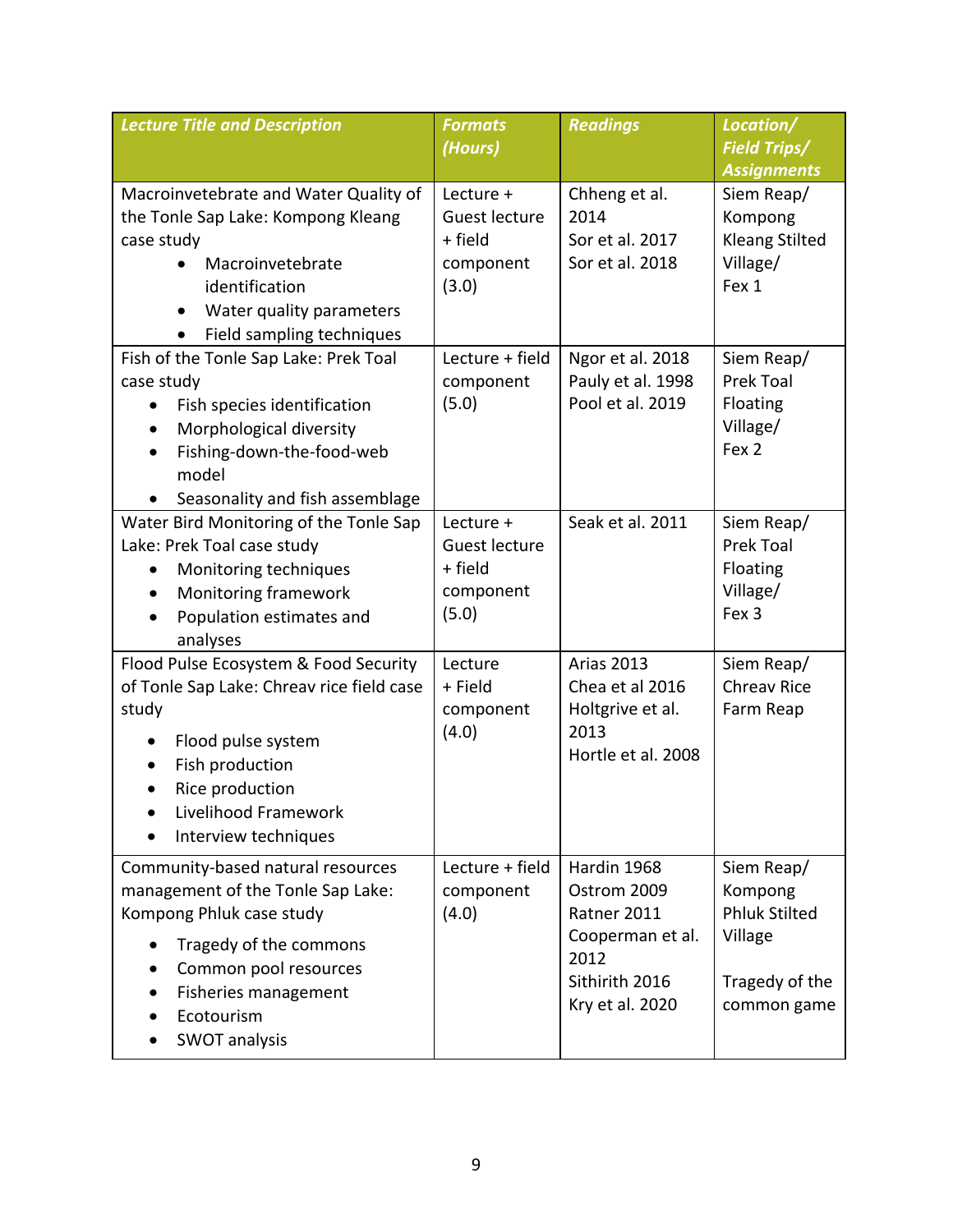| <b>Lecture Title and Description</b>                                                                                                                                                                                                             | <b>Formats</b><br>(Hours)                                  | <b>Readings</b>                                                                           | Location/<br><b>Field Trips/</b><br><b>Assignments</b>                                                                       |
|--------------------------------------------------------------------------------------------------------------------------------------------------------------------------------------------------------------------------------------------------|------------------------------------------------------------|-------------------------------------------------------------------------------------------|------------------------------------------------------------------------------------------------------------------------------|
| <b>Grant Proposal Workshop</b><br>Project goals and objectives<br>Logical framework<br>$\bullet$<br>Budget plan<br>Stakeholders                                                                                                                  | Lecture (2.0)                                              | Conservation<br>Leadership<br>Program/<br><b>Rufford Small</b><br><b>Grant for Nature</b> | Siem Reap/<br>Group Work                                                                                                     |
| Mekong River Ecosystem<br><b>River Ecology</b><br><b>River Food Webs</b><br>Freshwater Ecosystem Services                                                                                                                                        | Lecture + field<br>component<br>(3.0)                      | Ou & Winemiller<br>2016<br>Saenz et al. 2016<br>Ou et al. 2017                            | Stung Treng/<br>Mekong<br>Ramsar Site,<br>Fish landing<br>site                                                               |
| Hydrology & Water Governance of the<br><b>Mekong River Basin</b><br>Hydropower developments<br>Transboundary water<br>governance<br>Water rights                                                                                                 | Lecture + field<br>component<br>(3.0)                      | Campbell 2009:<br>chapter 4<br>Dore 2012<br>Ziv et al. 2012<br>Siciliano et al.<br>2015   | Cambodia-<br>Laos border/<br>Role play                                                                                       |
| Hydropower Development in<br>Cambodia: Lower Sesan 2 Dam case<br>study<br>Energy, hydropower and climate<br>change<br>Development and displacement<br>Indigenous livelihoods and land<br>rights<br>Timber, deforestation and land<br>concessions | Lecture +<br>guest lecture+<br>field<br>component<br>(6.0) | Baird 2016.<br>Keeton-Olsen and<br><b>Tran Techseng</b><br>2020.<br>RFA, 2017             | Stung<br>Treng/Lower<br>Sesan2 Dam<br><b>Kbal Romeas</b><br>Chas/ Srai Kor<br>Chas<br>Fex 4<br>A river change<br>course film |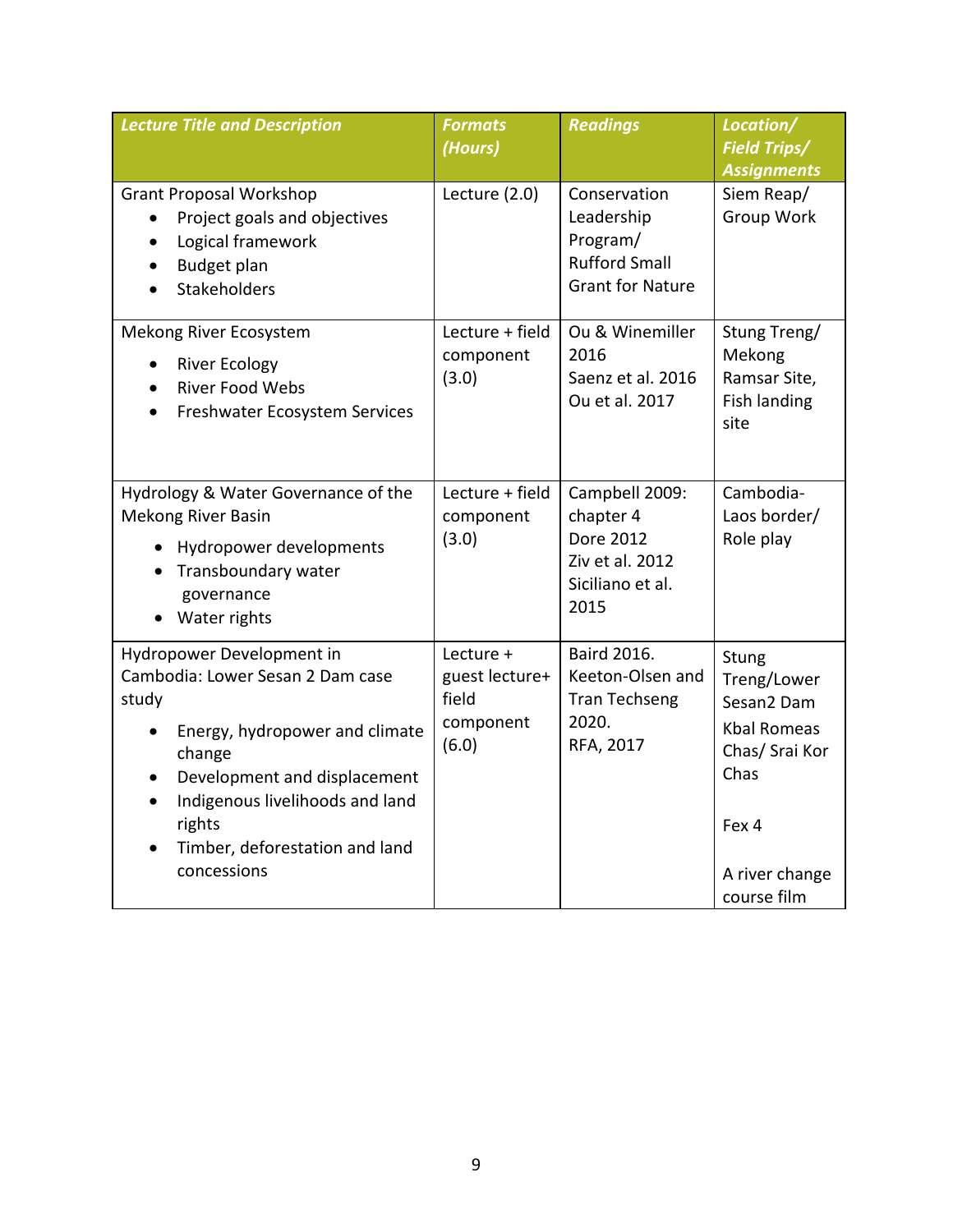| <b>Lecture Title and Description</b>                                                                                                                                                                                         | <b>Formats</b><br>(Hours)                                  | <b>Readings</b>                                            | Location/<br><b>Field Trips/</b>                                                                                                      |
|------------------------------------------------------------------------------------------------------------------------------------------------------------------------------------------------------------------------------|------------------------------------------------------------|------------------------------------------------------------|---------------------------------------------------------------------------------------------------------------------------------------|
|                                                                                                                                                                                                                              |                                                            |                                                            | <b>Assignments</b>                                                                                                                    |
| Biodiversity of the Mekong River Basin:<br>Irrawaddy Dolphin and Canto's softshell<br>turtle case studies<br><b>Endangered species</b><br>$\bullet$<br>Species conservation strategies<br>Development vs. biodiversity       | Lecture +<br>guest lecture+<br>field<br>component<br>(5.0) | Hogan et al. 2004<br>Winemiller et al.<br>2016             | Kratie/<br>Irrawaddy<br>Dolphin<br>Conservation<br>Site/Former<br>giant softshell<br>turtle<br>conservation<br>center<br>Group Debate |
| Climate Change and Freshwater<br>Ecosystems<br>Climate change and livelihoods<br>along the Mekong<br>From forests to industrial<br>$\bullet$<br>plantations: impacts on rivers<br>Prey Lang and shifting<br>٠<br>livelihoods | Lecture +<br>guest lecture+<br>field<br>component<br>(4.0) | Scheidel and<br><b>Work 2018</b><br>Diepart et al.<br>2019 | Kratie/<br>Koh Pdau/<br>Achen/Prey<br>Lang                                                                                            |
| The Future of Freshwater Ecosystem<br>Conservation<br>Conservation challenges and<br>opportunities<br>Lesson learnt/not-learnt                                                                                               | Lecture +<br>guest lectures<br>(2.0)                       |                                                            | Phnom Penh/<br>Visit with<br>Stakeholders/<br>Grant proposal<br>presentation                                                          |
| Cambodian Recent History and Culture<br>The Khmer Rouge regime<br>Urban lives                                                                                                                                                | Guest<br>lectures +<br>field<br>component<br>(2.0)         | <b>Ung 2000</b><br><b>Ung 2005</b><br>Brinkley 2011        | Phnom Penh/<br>S21 prison,<br>Royal palace<br>First they<br>killed my<br>father film                                                  |
| Learning Reflection and Program Wrap-<br>up<br>Program feedback<br>Disorientation<br>Report card<br><b>Total Contact Hours</b>                                                                                               | 62.5                                                       |                                                            | Phnom Penh/<br>Farewell<br>dinner                                                                                                     |
|                                                                                                                                                                                                                              |                                                            |                                                            |                                                                                                                                       |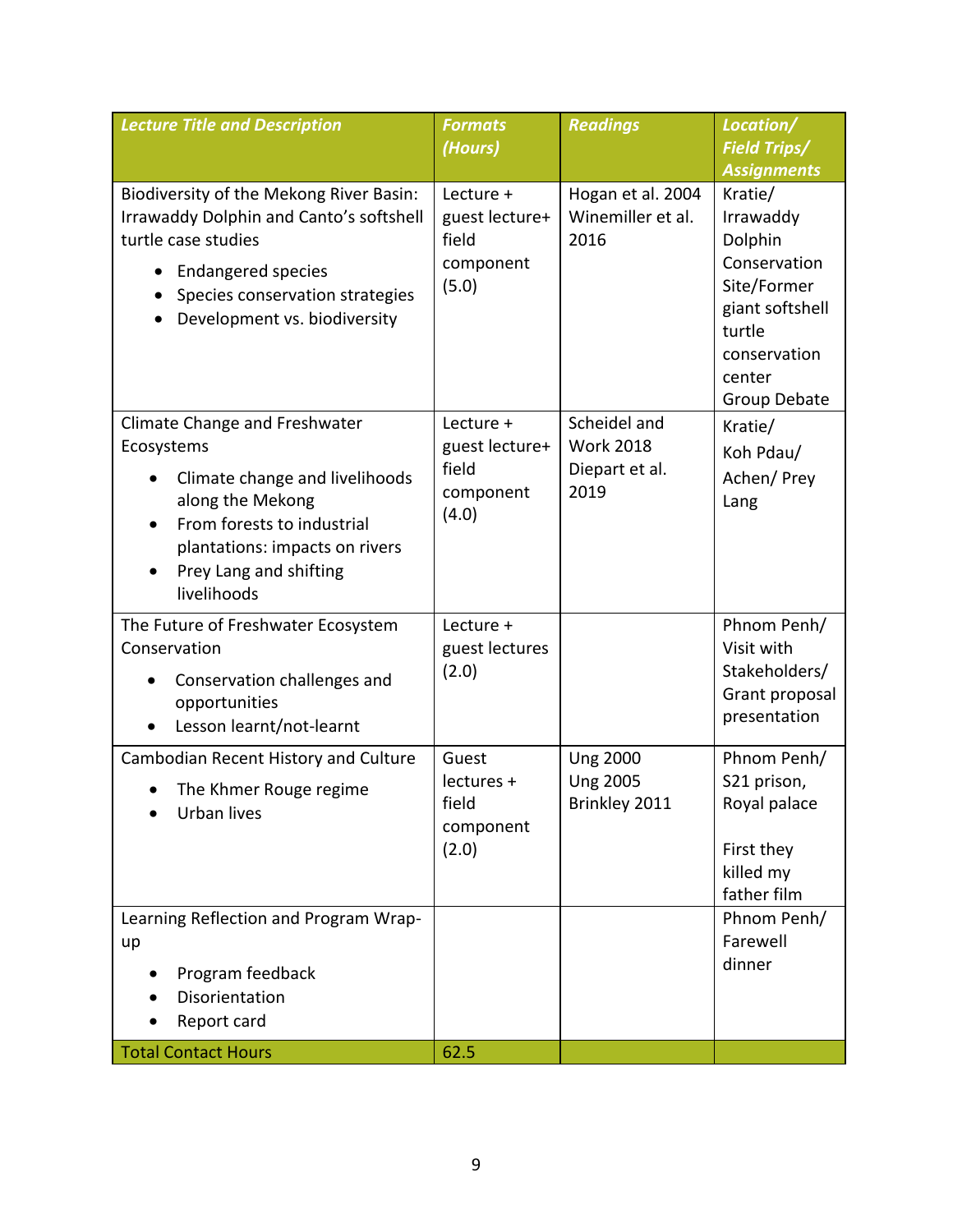**Primary Readings**

- Arias, M. (2013). Impacts of hydrological alterations in the Mekong Basin to the Tonle Sap Ecosystem. Dissertation. University of Canterbury. New Zealand.
- Baird, I. G. (2016). Non-government Organizations, Villagers, Political Culture and the Lower Sesan 2 Dam in Northeastern Cambodia. *Critical Asian Studies*, 48(2), 257-277.
- Brinkley, J. (2011). Cambodia's curse: The modern history of a troubled land. New York: Public Affairs.
- Campbell, I. C., Poole, C., Giesen, W., & Valbo-Jorgensen, J. (2006). Species diversity and ecology of Tonle Sap Great Lake, Cambodia. *Aquatic Sciences*, 68(3), 355-373.
- Campbell, I. C. (Ed.). (2009). The Mekong: biophysical environment of an international river basin. Academic Press, 464 pp.
- Chandler, D. (2007). A History of Cambodia: Fourth Edition. Boulder: Weastview Press.
- Chea, R. et al. 2016. Toward an ecological understanding of a flood-pulse system lake in a tropical ecosystem: Food web structure and ecosystem health. *Ecological modelling, 323, 1-11.*
- Chheng P., et al. (2014). Report on the 2011 Biomonitoring Survey of the Lower Mekong River and selected tributaries, MRC Technical Paper No. 43. Mekong River Commission, Vientiane, 78 pp.
- Cooperman, M. S., et al. (2012). A watershed moment for the Mekong: newly announced community use and conservation areas for the Tonle Sap Lake may boost sustainability of the world's largest inland fishery. *Cambodian Journal of Natural History*, 2: 101-106.
- Diepart, J.-C., Ngin, C., & Oeur, I. (2019). Struggles for life: Smallholder farmers' resistance and state land relations in contemporary Cambodia. *Journal of Current Southeast Asian Affairs*, 38(1), 10-32.
- Dore, J., Lebel, L., & Molle, F. (2012). A framework for analyzing transboundary water governance complexes, illustrated in the Mekong Region. *Journal of Hydrology*, *466*, 23- 36.
- Dudgeon, D. et al. (2006). Freshwater biodiversity: importance, threats, status and conservation challenges. *Biological reviews*, *81*(2), 163-182.
- Hogan, Z. S., Moyle, P. B., May, B., Zanden, M. J. V., & Baird, I. G. (2004). The imperiled giants of the Mekong: Ecologists struggle to understand—and protect—Southeast Asia's large migratory catfish. *American Scientist*, *92*(3), 228-237.
- Hardin, G. (1968) The tragedy of the commons. *Science*, 162:1243-1248.
- Hortle K.G., Troeung R., & S. Lieng (2008) Yield and value of the wild fi shery of rice fields in Battambang Province, near the Tonle Sap Lake, Cambodia. MRC Technical Paper No.18. Mekong River Commission, Vientiane. 62 pp
- Holtgrieve G. W., et al. (2013) Patterns of Ecosystem Metabolism in the Tonle Sap Lake, Cambodia with Links to Capture Fisheries. *PLoS ONE* 8(8): e71395.
- Keeten-Olsen D. & Techseng T. (2020). Indigenous Residents at Sesan Dam Prepare for New Fight. Voice of Democracy.
- Kry, S., et al. (2020). Assessment of the changing levels of livelihood assets in the Kampong Phluk community with implications for community-based ecotourism. *Tourism Management Perspectives*, *34*, 100664.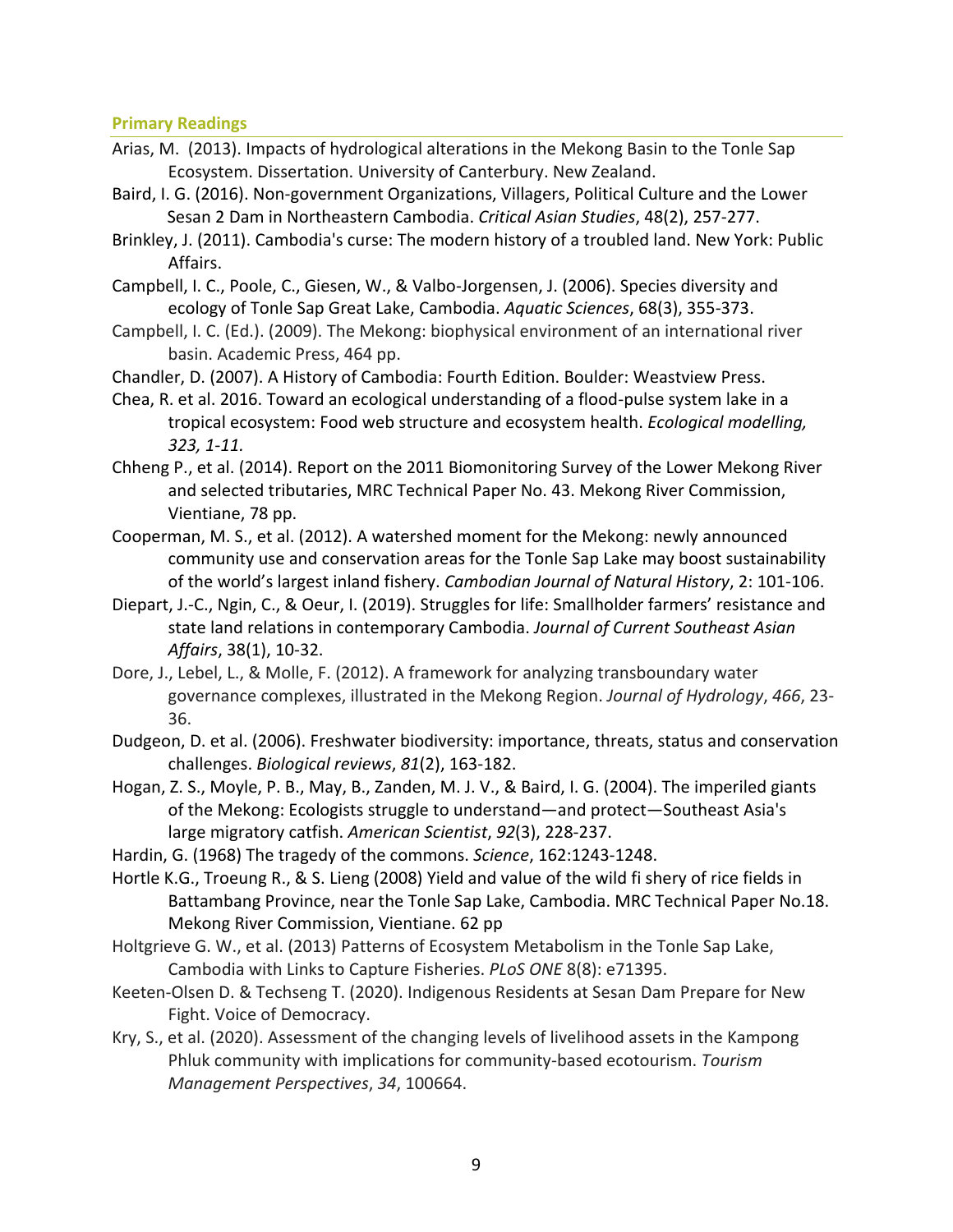- National Geographic. (2009). Angkor interactive. Retrieve at http://ngm.nationalgeographic.co m/2009/07/angkor/angkoranimation.
- Ngor, P. B., et al. (2018). Fish assemblage responses to flow seasonality and predictability in a tropical flood pulse system. *Ecosphere*, *9*(11), e02366.
- Ostrom, E. (2009). A general framework for analyzing sustainability of social-ecological systems. *Science*, *325*(5939), 419-422.
- Ou, C., C. G. Montaña., & K. O. Winemiller. 2017. Body size–trophic position relationships among fishes of the Lower Mekong Basin. *Royal Society Open Science* 4: 160645.
- Ou, C. & K.O. Winemiller. 2016. Seasonal hydrology and shifts in production sources supporting fishes in the Lower Mekong River Basin. *Canadian Journal of Fisheries and Aquatic Science*  73: 1-21.
- Pauly, D. et al. (1998). Fishing down marine food webs. *Science*, *279*(5352), 860-863.
- Petrotchenko, M. (2014). Focusing on the Angkor temples: The guidebook (3rd Edition).
- Pool, T., et al. (2019). Fish assemblage composition within the floodplain habitat mosaic of a tropical lake (Tonle Sap, Cambodia). *Freshwater Biology*, *64*(11), 2026-2036.
- Ratner, B. D. (2011). Common-pool resources, livelihoods, and resilience: Critical challenges for governance in Cambodia (No. 1149). International Food Policy Research Institute (IFPRI).
- RFA (2017). Cambodia's Lower Sesan 2 Dam Reservoir Used to Launder Illegal Timber: Police. Radio Free Asia.
- Saenz et al. (2016). Mapping potential freshwater services, and their representation within Protected Areas (PAs), under conditions of sparse data. Pilot implementation for Cambodia. *Global Ecology and Conservation*, 7, 101-122.
- Scheidel, A., & Work, C. (2018). Forest plantations and climate change discourses: New powers of 'green'grabbing in Cambodia. *Land Use Policy*, 77, 9-18.
- Seak, S., Schmidt-Vogt,D., & Thapa, G.B. (2011) A comparison between biodiversity monitoring systems to improve natural resource management in Tonle Sap Biosphere Reserve, Cambodia, *International Journal of Biodiversity Science, Ecosystem Services & Management*, *7*(4), 258-272.
- Siciliano, G., Urban, F., Kim, S. & Lonn, P. (2015). Hydropower, social priorities and the rural–urban development divide: The case of large dams in Cambodia. *Energy Policy* 86: 273–285.
- Sithirith, M. (2016). Political Economy of Fishing Villages: A Case Study in the Tonle Sap Lake, Cambodia. *Journal of Environmental Science and Engineering*, 299-313.
- Sor, R., et al. (2017). Spatial organization of macroinvertebrate assemblages in the Lower Mekong Basin. *Limnologica*, *64*, 20-30.
- Sor, R., Legendre, P., & Lek, S. (2018). Uniqueness of sampling site contributions to the total variance of macroinvertebrate communities in the Lower Mekong Basin. *Ecological indicators,* 84, 425-432.
- Ung, L. (2000). First they killed my father. New York: HarperCollins.
- Ung, L. (2005). Lucky child: A daughter of Cambodia reunites with the sister she left behind. New York: HarperCollins.